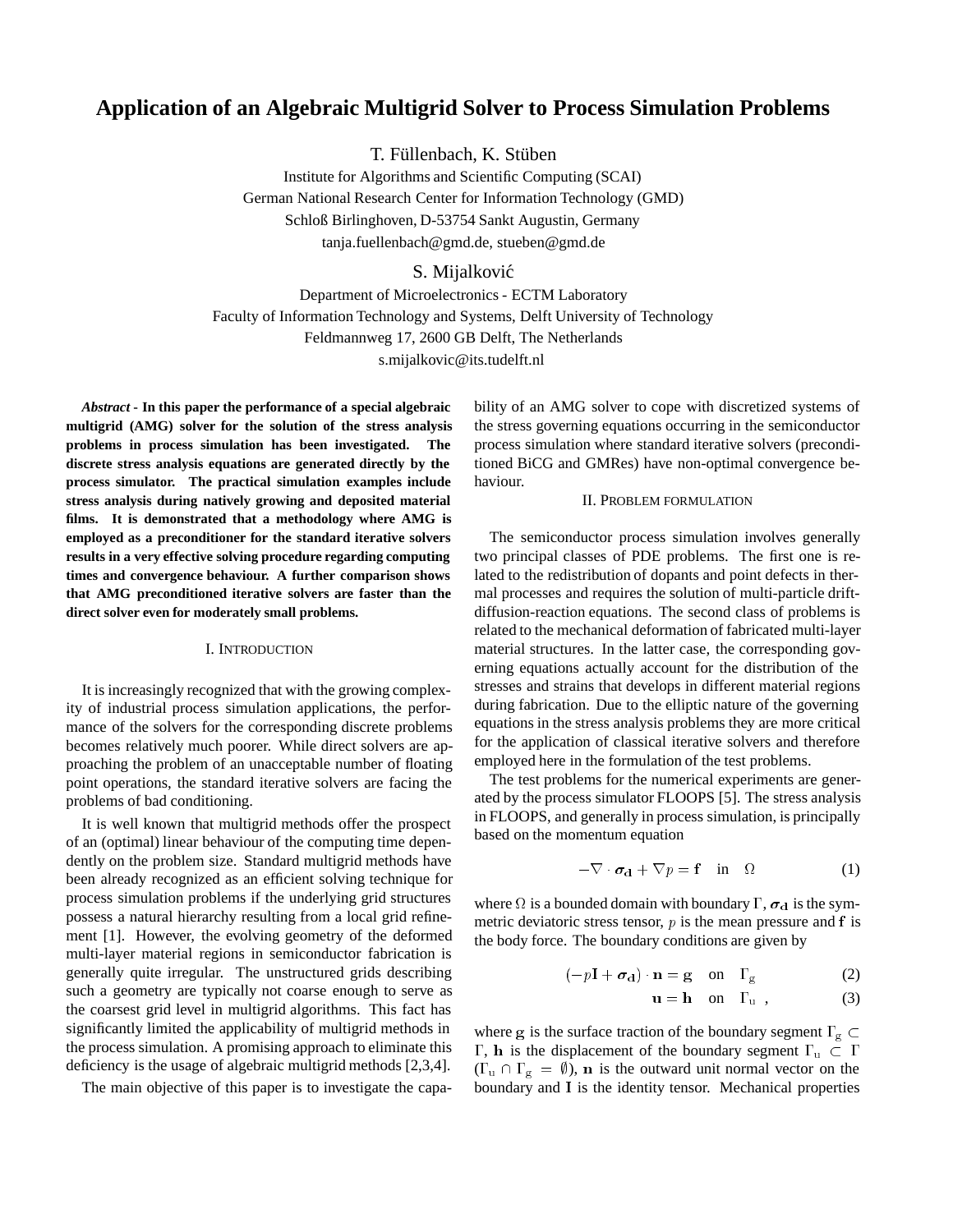of the materials involved in the semiconductor fabrication are varying from purely elastic solids to viscous fluids and therefore quite accurately modelled with the constitutive relationship of the Maxwell viscoelasticity. The Maxwell viscoelasticity is commonly implemented in process simulation in its incremental form based on the constitutive relationships of linear elasticity

$$
\boldsymbol{\sigma}_{\mathbf{d}} = 2G_{\text{eff}} \left[ \frac{1}{2} \left( \nabla \mathbf{u} + \nabla \mathbf{u}^{\text{T}} \right) - \frac{1}{3} \left( \nabla \cdot \mathbf{u} \right) \mathbf{I} \right] \text{ in } \bar{\Omega} \quad (4)
$$

$$
p = -K \nabla \cdot \mathbf{u} \quad \text{in} \quad \Omega \quad (5)
$$

where the viscoelastic material properties are introduced by an effective shear modulus  $G_{\text{eff}}$  given by

$$
G_{\text{eff}} = G \frac{\tau}{\Delta t} \left( 1 - \exp \left( -\frac{\Delta t}{\tau} \right) \right) \,. \tag{6}
$$

Here u is the incremental displacement vector,  $G > 0$  and  $K > 0$  are the shear and bulk moduli,  $\Delta t$  is the time step size, and  $\tau$  is Maxwellian relaxation time defined as  $\tau = u/C$  where u is the material viscosity. Notice that  $C = \text{pre}$  Figure 2:  $\mu/G$ , where  $\mu$  is the material viscosity. Notice that  $G_{\text{eff}}$  provides a continuous modelling of the material mechanical behaviour from the purely elastic deformation to the viscous flow. Namely, for  $G \ll \mu$  it reduces to the Hooke's law for the elasticity while for  $\mu \ll G$ , we obtain the Newton's law for the viscous fluids.

We have considered two practical text examples in our numerical experiments. The first one corresponds to the "single full integration stress solving step" in the simulation of the



Figure 1: The grid structure for the SILO isolation problem (green=silicon, yellow & brown=oxide, blue & cyan=nitride).



The grid structure (and some of the solution contour lines) for the DEPO3 problem with 8954 variables (blue=nitride, green=oxide, yellow=polysilicon, cyan=silicon).

"Sealed Interface Local Oxidation" (SILO) process. The underlying grid structure is shown in Fig. 1.

The second class of simulation examples (DEPO) is related to the stress distributions in multilayer material regions after thin film deposition processes. The origin of the stress are intrinsic stress distributions in the deposited material films. Fig. 2 shows an example of the grid structure used in discretization of the model problem DEPO. It contains four different material regions. In order to test different problem scales, the problem DEPO is formulated with three different grid structures. The stress governing equations are discretized using standard piecewise linear Galerkin finite elements and the assembled global stiffness matrices are submitted directly to the AMG solver.

## III. ALGEBRAIC MULTIGRID

Today various different algebraic multigrid approaches exist. We here refer to a very flexible, robust and efficient approach in practice. It has been implemented in the code SAMG16 (called AMG below), a further development of RAMG05 [3] for PDE systems, which incorporates more efficient and more flexible interpolation and coarsening strategies than its predecessor AMG1R5 [6]. But because the research version we have used is under permanent development, it is not optimized especially in terms of computing times, and substantial improvements can be expected for a "final version".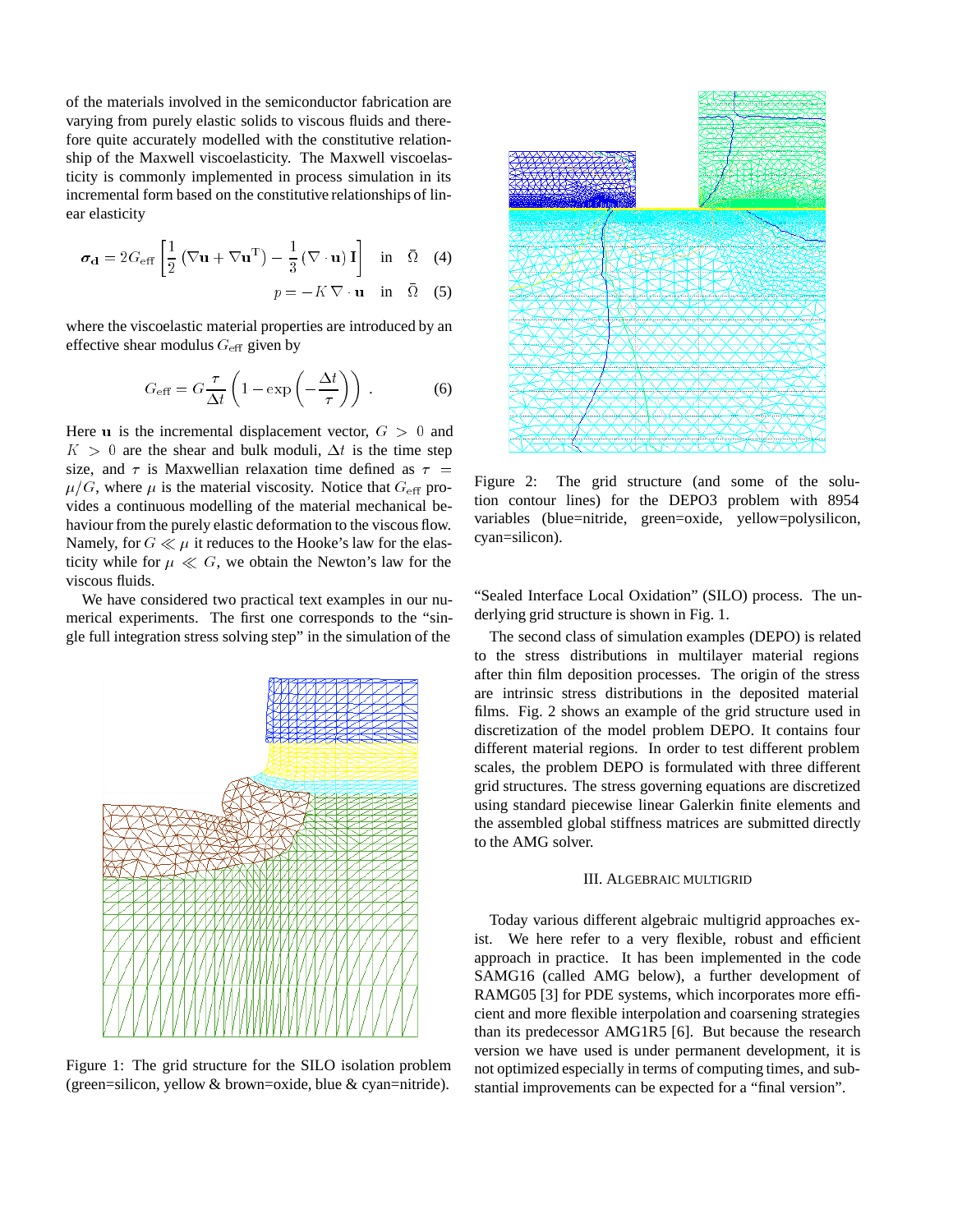Belonging to the group of multi-level methods, AMG is designed to solve certain types of sparse-matrix equations such as those typically arising from the discretization of elliptic partial differential equations (PDEs) or structurally similar problems. Although it employs the ideas of smoothing and coarse grid correction, it works differently than geometric multigrid and uses only information contained in the given matrix, and additionally (in the case of a discretized system of PDEs) simple informations about unknown-point-variable relations. Therefore it is especially suited for problems based on unstructured grids. For the same reason there is no need to completely restructure existing software packages: AMG can be seen as a kind of "plug-in" or "black box" solver.

For large classes of problems AMG is an efficient alternative to standard numerical iterative methods such as conjugate gradient (CG) or BiCGstab accelerated by typical (one-level) preconditioners. AMG can handle millions of unknowns and shows better convergence rates, to a large extent independent of the size of the given problem. Often the efficiency can be increased further by using (cheaper, low-memory) AMG variants as a preconditioner for GMRes or BiCGstab. There is also the possibility to parallelize AMG which has been shown recently [4].

The classes of problems, AMG has successfully been applied to, include for example problems on very complex, unstructured grids and problems with strongly anisotropic and discontinuous coefficients (e.g. oil reservoir simulation). But most of these cases require after all the solution of a single partial differential equation. Although the AMG approach has already successfully been used for solving various types of PDE systems, the development has not yet reached a state where a particular approach is well-settled.

### IV. NUMERICAL RESULTS

#### *A. Comparison of different iterative approaches*

The basic iterative approaches and their preconditioners, which are used for solving the created problems, are listed in Table I. Results of numerical tests with the SILO and the DEPO examples are given in Tables II to VII.

TABLE I DESCRIPTION OF THE DIFFERENT APPROACHES

| Name        | Basic approach <sup>a</sup>                               | Preconditioner <sup>b</sup> |
|-------------|-----------------------------------------------------------|-----------------------------|
| AMG         | standard AMG                                              | none                        |
| AMG-BiCG    | <b>BiCGstab</b>                                           | 2 AMG it                    |
| <b>BiCG</b> | <b>BiCGstab</b>                                           | ILUT(9)                     |
| AMG-GM20    | GMRes(20)                                                 | 1 AMG it                    |
| GM20        | GMRes(20)                                                 | ILUT(9)                     |
| AMG-GM4     | GMRes(4)                                                  | 1 AMG it                    |
| GM4         | GMRes(4)                                                  | ILUT(3)                     |
| $2010^{-7}$ | $\mathbf{r}$ , $\mathbf{r}$ , $\mathbf{r}$ , $\mathbf{r}$ |                             |

 ${}^{\text{a}}$ GMRes(x): x=dimension of the Krylov space

 $b_{it=iteration(s)}$ 

#### TABLE II

RESULTS FOR THE SILO EXAMPLE WITH 1810 VARIABLES AND 23079 NON-ZERO MATRIX ENTRIES: AVERAGE RESIDUAL REDUCTION FACTORS (ARF), NUMBER OF CYCLES NEEDED TO REDUCE STARTING RESIDUAL BY  $10^{10}$ AND RUN TIME (IN SECONDS).

| Approach    | ARF   | cycles | time |
|-------------|-------|--------|------|
| AMG-GM4     | 0.265 | 18     | 0.36 |
| AMG-GM20    | 0.250 | 17     | 0.37 |
| <b>BiCG</b> | 0.519 | 36     | 0.39 |
| <b>GM20</b> | 0.744 | 78     | 0.52 |
| AMG-BiCG    | 0.199 | 15     | 0.54 |
| AMG         | 0.537 | 38     | 0.63 |
| GM4         | 0.846 | 138    | 0.82 |

TABLE III RESULTS FOR THE DEPO1 EXAMPLE WITH 1432 VARIABLES AND 15912 NON-ZERO MATRIX ENTRIES

| Approach    | ARF   | cycles | time |
|-------------|-------|--------|------|
| AMG-GM20    | 0.117 | 11     | 0.22 |
| AMG-GM4     | 0.123 | 12     | 0.23 |
| AMG-BiCG    | 0.016 | 7      | 0.26 |
| <b>BiCG</b> | 0.340 | 25     | 0.27 |
| <b>GM20</b> | 0.634 | 51     | 0.28 |
| AMG         | 0.267 | 18     | 0.42 |
| GM4         | 0.955 | 505    | 1.65 |

| <b>TABLE IV</b>                                   |
|---------------------------------------------------|
| RESULTS FOR THE DEPO2 EXAMPLE WITH 3224 VARIABLES |
| AND 38425 NON-ZERO MATRIX ENTRIES                 |

| Approach    | ARF   | cycles | time  |
|-------------|-------|--------|-------|
| AMG-GM20    | 0.211 | 15     | 1.86  |
| AMG-GM4     | 0.239 | 17     | 1.90  |
| AMG-BiCG    | 0.052 | 9      | 2.04  |
| <b>BiCG</b> | 0.553 | 39     | 2.13  |
| AMG         | 0.475 | 31     | 2.95  |
| <b>GM20</b> | 0.824 | 119    | 4.15  |
| GM4         | 0.985 | 1526   | 29.96 |

| TABLE V                                           |
|---------------------------------------------------|
| RESULTS FOR THE DEPO3 EXAMPLE WITH 8954 VARIABLES |
| AND 121868 NON-ZERO MATRIX ENTRIES                |

| Approach    | ARF   | cycles              | time         |
|-------------|-------|---------------------|--------------|
| AMG-GM20    | 0.344 | 22                  | 8.0          |
| AMG-BiCG    | 0.174 | 14                  | 9.3          |
| AMG-GM4     | 0.528 | 37                  | 12.0         |
| <b>BiCG</b> | 0.749 | 82                  | 13.5         |
| AMG         | 0.854 | 146                 | 38.6         |
| <b>GM20</b> | 0.949 | 437                 | 44.6         |
| GM4         | 0.990 | (1000) <sup>a</sup> | $(64.7)^{a}$ |

<sup>a</sup>Residual reduction by a factor of  $10<sup>4</sup>$  only.

Notice that AMG-GM20 and AMG-GM4 (for smaller numbers of variables) or BiCG (for larger numbers of variables) are the fastest approaches (for the residual reduction of 10 orders of magnitude). AMG-BiCG reduces the residuals best. Especially for DEPO1 and DEPO2 it convergences exceptionally well, and although two AMG steps are used for preconditioning, for a residual reduction by more than  $10^{10}$ , it is faster than AMG-GM.